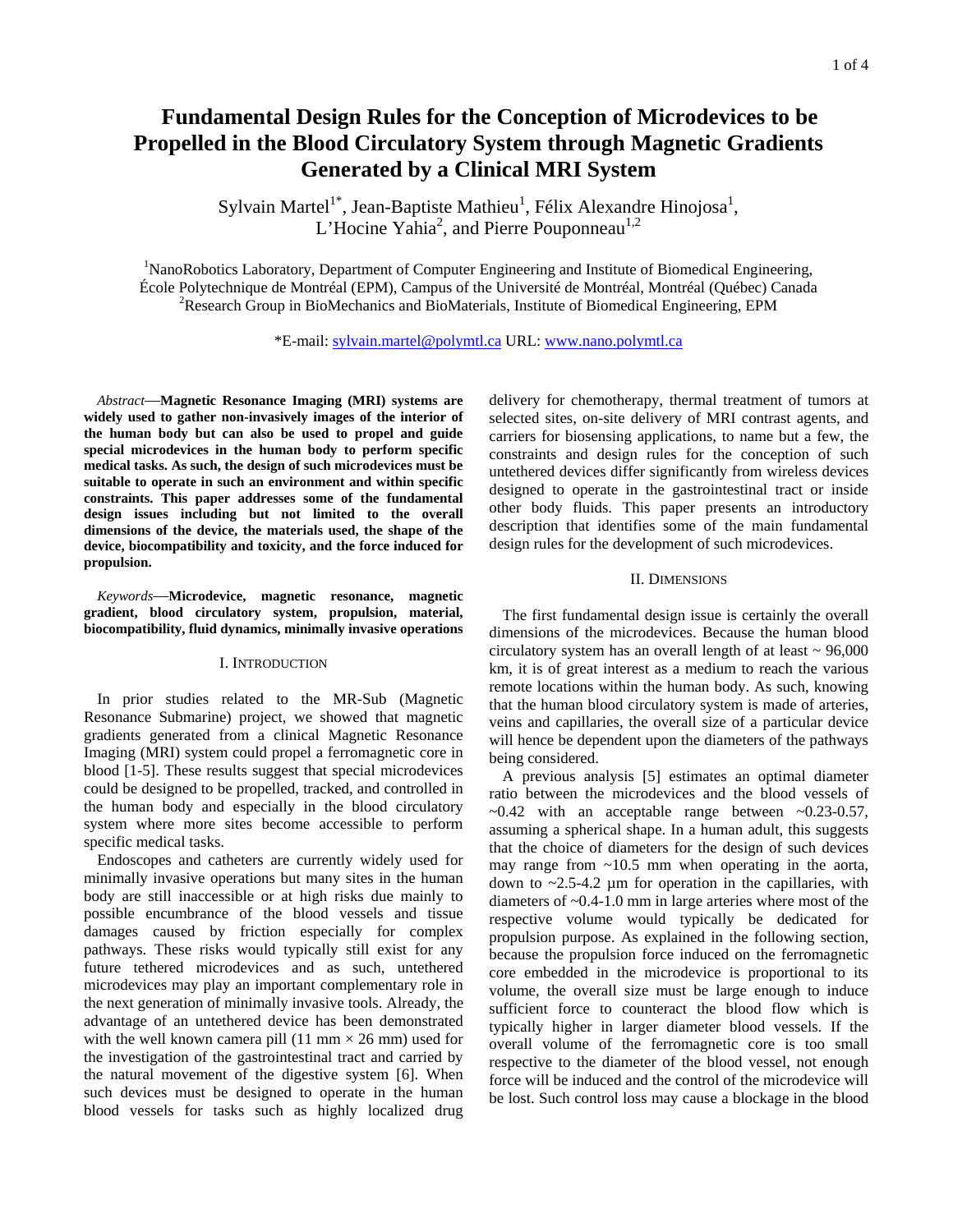circulatory system and lead to potential catastrophic results for the patient. On the other hand, if the microdevice is too large relative to the diameter of the blood vessel, the blood flow may be constrained and potentially cause permanent damages to the patient.

### III. PROPULSION

 Propulsion is a fundamental requirement for such microdevice. Several means of propulsion for operating within the blood vessels have been proposed. They include the use of propellers, electromagnetic and jet pumps, membrane propulsion, and active mechanisms to crawl along the surface of the blood vessels [7]. As mentioned in the preceding section, the maximum dimensions of such microdevices prevent an embedded means of propulsion, especially when issues such as the level of complexity in the implementation, the source of power, the reduction of the volume within the device for the support of a particular medical task, and reliability are considered.

 As such, a technique referred to as Magnetic Resonance Propulsion\* (MRP) [3] has been proposed. The MRP concept consists of applying magnetic gradients, in our particular case from a clinical MRI system, to exert a displacement force on a ferromagnetic core. This approach does not require complex mechanisms of propulsion and sources of power to be embedded onto the microdevice, making its implementation and miniaturization much easier with more volume available to implement added functionality targeted at a specific medical task.

 In the context of MRP, the torque and the propulsion force on the ferromagnetic core that can be induced by the MRI system depends as shown in Eq. 1 and Eq. 2 [8] not only on the size of the ferromagnetic core but also on the choice of the ferromagnetic material and the applied magnetic gradients.

$$
\vec{\tau} = \vec{m} \times \vec{B} = V_{\text{ferro}} \vec{M} \times \vec{B},\tag{1}
$$

$$
\vec{F}_{magnetic} = \vec{m} \cdot \nabla \vec{B} = V_{ferro} \cdot \vec{M} \cdot \nabla \vec{B}.
$$
 (2)

In Eqs. 1 and 2,  $\tau$  is the magnetic torque (N·m),  $\vec{F}_{\text{magnetic}}$  is the magnetic force  $(N)$ ,  $\vec{m}$  is the magnetic moment of the ferromagnetic body  $(A \cdot m^2)$ ,  $\vec{M}$  is the magnetization of the material (A/m),  $V_{ferro}$  is the volume of the ferromagnetic body (m<sup>3</sup>),  $\vec{B}$  is the magnetic induction (T), and  $\nabla \vec{B}$  is the gradient or spatial variation of the magnetic induction (T/m). In the final design, the resulting induced force must be selected taking into account the size of the targeted blood vessels and the cumulative effects of maximum blood flow, drag, buoyancy, and the gravitational force or weight of the microdevice.

Based on our previous experimental results, an estimation of the magnetic field gradients that would be required to

l

navigate a potential microdevice in the cardiovascular system is depicted in Fig. 1. It is assumed that 50% of the volume of the spherical microdevice is made of Permendur (saturation magnetization  $M_{Sat} = 1.9496 \times 10^6$  A/m) leaving 50% of the volume for the medical application. A ratio of 0.42 between the diameter of the ferromagnetic sphere and the diameter of the blood vessel is used. The applied gradient in Fig. 1 corresponds to a nominal value, i.e. that a 100 mT/m gradient with a duty cycle of 50% would be equivalent to a gradient of 50 mT/m with a duty cycle of 100%. It should be noted that the duty cycle must often be reduced to avoid overheat of the gradient coil and to adjust the propulsion force with a pulsating blood flow.



Fig.1. Optimized magnetic gradient of propulsion versus the flow velocity for various diameters of blood vessels (from [5]).

 Several clinical MRI systems can generate ~40 mT/m maximum gradients. As shown in Fig. 1 and in Table 1, clinical MRI systems may be capable to propel such a device in both the ascendant and abdominal aorta according to the figures given by [9] but the gradients may be insufficient for the results provided by [10]. For large arteries, the propulsion may be problematic in some cases.

| TABLE <sub>1</sub><br>Specifications of larger human blood vessels |                         |                                         |                                          |  |
|--------------------------------------------------------------------|-------------------------|-----------------------------------------|------------------------------------------|--|
| Vessel                                                             | Diameter<br>(cm)<br>[9] | Min/Max Blood<br>Velocity (cm/s)<br>[9] | Min/Max Blood<br>Velocity (cm/s)<br>[10] |  |
| Aorta<br>(ascendant)                                               | $2.0 - 3.2$             | $0 - 63$                                | $0 - 112$                                |  |
| Aorta<br>(abdominal)                                               | $1.6 - 2.0$             | $0 - 27$                                | $0 - 75$                                 |  |
| Large<br>arteries                                                  | $0.2 - 0.6$             | $20 - 50$                               | Not available                            |  |

 The designer may have a few simple options to increase the propulsion force. First, the percentage of the volume of the microdevice occupied by the ferromagnetic material may be increased beyond 50% if the volume dedicated to the medical task can be reduced accordingly. Second, the drag force can be reduced by modifying the shape of the

<sup>\*</sup> Patent pending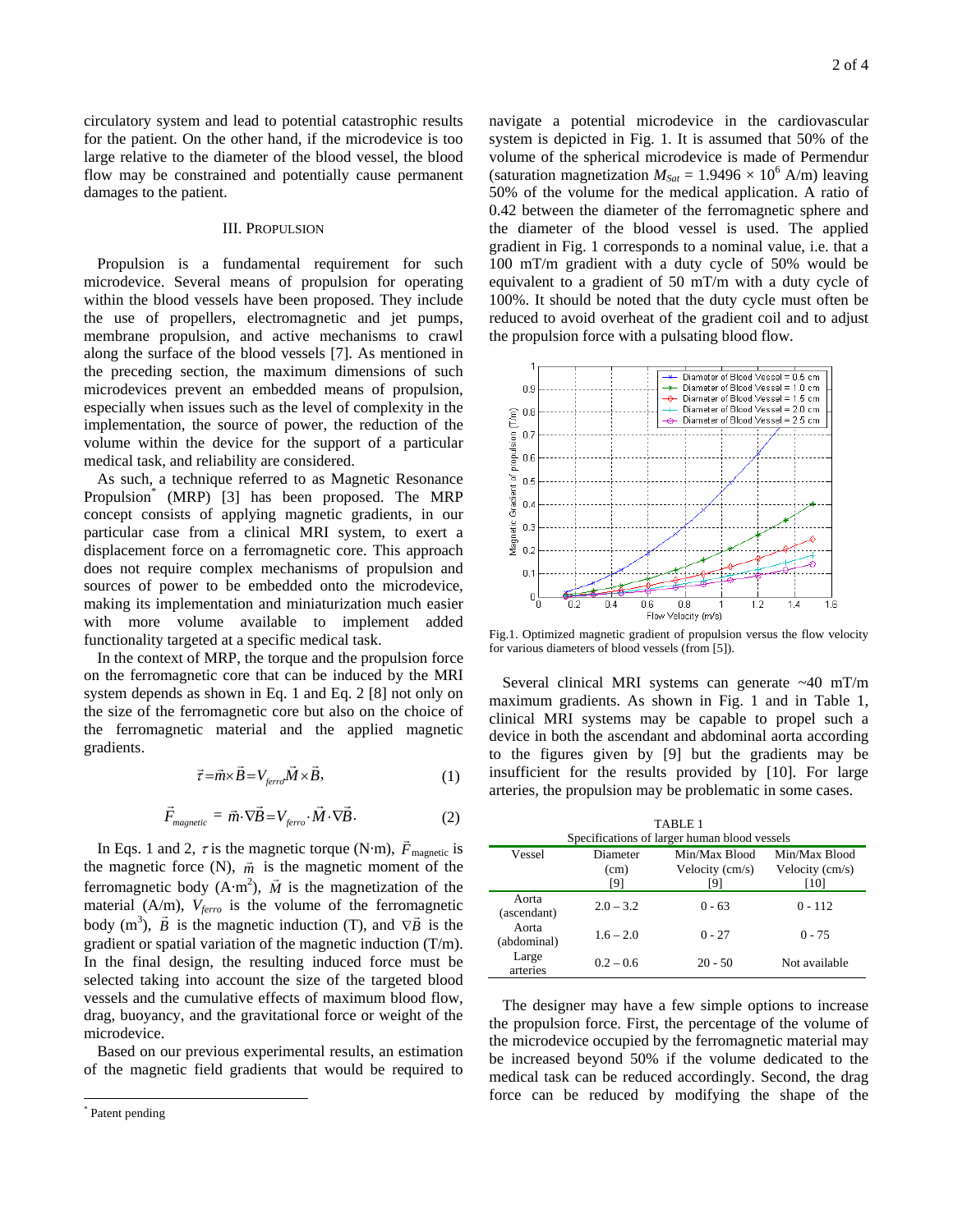microdevice which is discussed later in this paper. The drag force can also be reduced by modifying the blood viscosity by the injection of medication. Another option is to increase the gradients through the addition of an inner gradient coil dedicated for propulsion purpose. The gradients would have a slew rate that will not harm the patient and be synchronized with the MR imaging sequences.

 The design of a microdevice to navigate in much smaller diameter blood vessels differs from larger blood vessels. In smaller diameter vessels, blood velocity decreases from more than 1 m/s in the aorta to less than 1 mm/s in the capillaries with an increase of the shear rates. Furthermore, the Reynolds number will decrease significantly from up to 10,000 in the aorta down to 0.001 in the capillaries. In smaller blood vessels, the microdevice will experience an increase of the drag coefficient. In very small vessels such as capillaries, the blood becomes inhomogeneous and as such it will operate in the presence of the Fahraeus-Lindqvist effect which tends to reduce blood viscosity. Without any doubt, clinical MRI system cannot provide sufficient gradient amplitudes to navigate a microdevice in smaller diameter vessels such as capillaries for instance, and the use of special gradient coils to upgrade the MRI system becomes essential.

#### III. MATERIALS

 The choice of the ferromagnetic material can also help in minimizing the overall size of the core in the microdevice. But the issues of toxicity and biocompatibility must also be considered. Table 2 provides a list of ferromagnetic materials that could be considered.

| TABLE <sub>2</sub>                           |                              |  |  |  |
|----------------------------------------------|------------------------------|--|--|--|
| Ferromagnetic materials                      |                              |  |  |  |
| Material                                     | Saturation Magnetization (T) |  |  |  |
| Fe-27%Co                                     | 2.40                         |  |  |  |
| Iron                                         | 2.16                         |  |  |  |
| Cobalt                                       | 1.72                         |  |  |  |
| Nd <sub>2</sub> Fe <sub>14</sub> B           | 1.61                         |  |  |  |
| Fe-47, 5%Ni                                  | 1.50                         |  |  |  |
| <b>AISI 304L Stainless Steel</b>             | 1.28                         |  |  |  |
| SmCo <sub>5</sub>                            | 1.05                         |  |  |  |
| Fe-80%Ni                                     | 1.04                         |  |  |  |
| Fe-50% Ni-10% Cr                             | 0.75                         |  |  |  |
| Cu <sub>2</sub> MnAl                         | 0.70                         |  |  |  |
| Nickel                                       | 0.61                         |  |  |  |
| Fe <sub>3</sub> O <sub>4</sub>               | 0.60                         |  |  |  |
| CoFe <sub>2</sub> O <sub>4</sub>             | 0.50                         |  |  |  |
| Silicone MRPG                                | 0.50                         |  |  |  |
| BaFe <sub>12</sub> O <sub>19</sub>           | 0.48                         |  |  |  |
| NiFe <sub>2</sub> O <sub>4</sub>             | 0.34                         |  |  |  |
| Ferrofluid of Nickel and Ferrite             | 0.18                         |  |  |  |
| $Y_3Fe_5O_{12}$                              | 0.17                         |  |  |  |
| Ferrofluid with Co                           | 0.12                         |  |  |  |
| Ferrofluid (Fe <sub>3</sub> O <sub>4</sub> ) | 0.07                         |  |  |  |

 In general and from Table 2, the materials with good magnetic properties show low biocompatibility and similarly in the best cases, materials showing good

biocompatibility typically have average magnetic properties (e.g. Ferrofluid). Hence, since ferromagnetic materials resulting in sufficient induced force must be considered, biocompatibility may become an issue. Hence, techniques such as surface treatments or the deposition of a biocompatible layer can be considered to achieve biocompatibility. Nonetheless, long term biocompatibility may not be required for many applications where the microdevice is intended to operate in the human body for a relatively short period. For these particular cases, techniques such as surface treatment or the addition of a layer may not be necessary and exposing the surface of the ferromagnetic core to the blood may be acceptable for a relatively short period provided that the level of toxicity of the material is within acceptable limits.

Beside the ferromagnetic core, gravitational force may also (depending of the direction of the traveling paths of the microdevice) impede the motion of the microdevice. Hence, if it is not possible to orient the patient such as to avoid opposite gravitational force, buoyancy force may also be exploited to move the microdevice against the blood flow. As such, the addition of material with good buoyancy may also be considered in the implementation.

#### IV. SHAPES

 The shape of the microdevice is also an important aspect to consider during the design for two main reasons. First, the shape should yield a decrease of the drag force. Second, because the latency associated with closed-loop control within a clinical MRI system is relatively high, the shape must be chosen to compensate for such delay by maintaining the microdevice between the walls of the blood vessels by exploiting the blood flow pressures between the device and the walls. Furthermore, the designer should keep in mind that considering the small scale involved, simple geometries will ease the implementation of such microdevices.

 Also, the pathway or trajectory of the microdevice may influence its geometry. For instance, an ellipsoidal shape would result in lower drag force and may be suitable when the induced force on the ferromagnetic core is insufficient. On the other hand, because of the presence of a strong magnetic field inside the MRI bore (1.5 T in many clinical systems), the orientation of the ferromagnetic core tends to remain constant. This means that an ellipsoidal shape would experience a low drag force in one axe but will likely experience a much larger drag force if the direction of the blood vessel varies. Therefore, such type of shapes may be considered for pathways that do not represent large variation in the direction of the movement of the microdevice. Hence, when the direction of the pathway changes significantly, a more symmetrical shape may be the best choice. A spherical shape for instance would experience the same drag force in all directions. Unfortunately, this simplicity results in an increase of the drag force compared to other shapes.